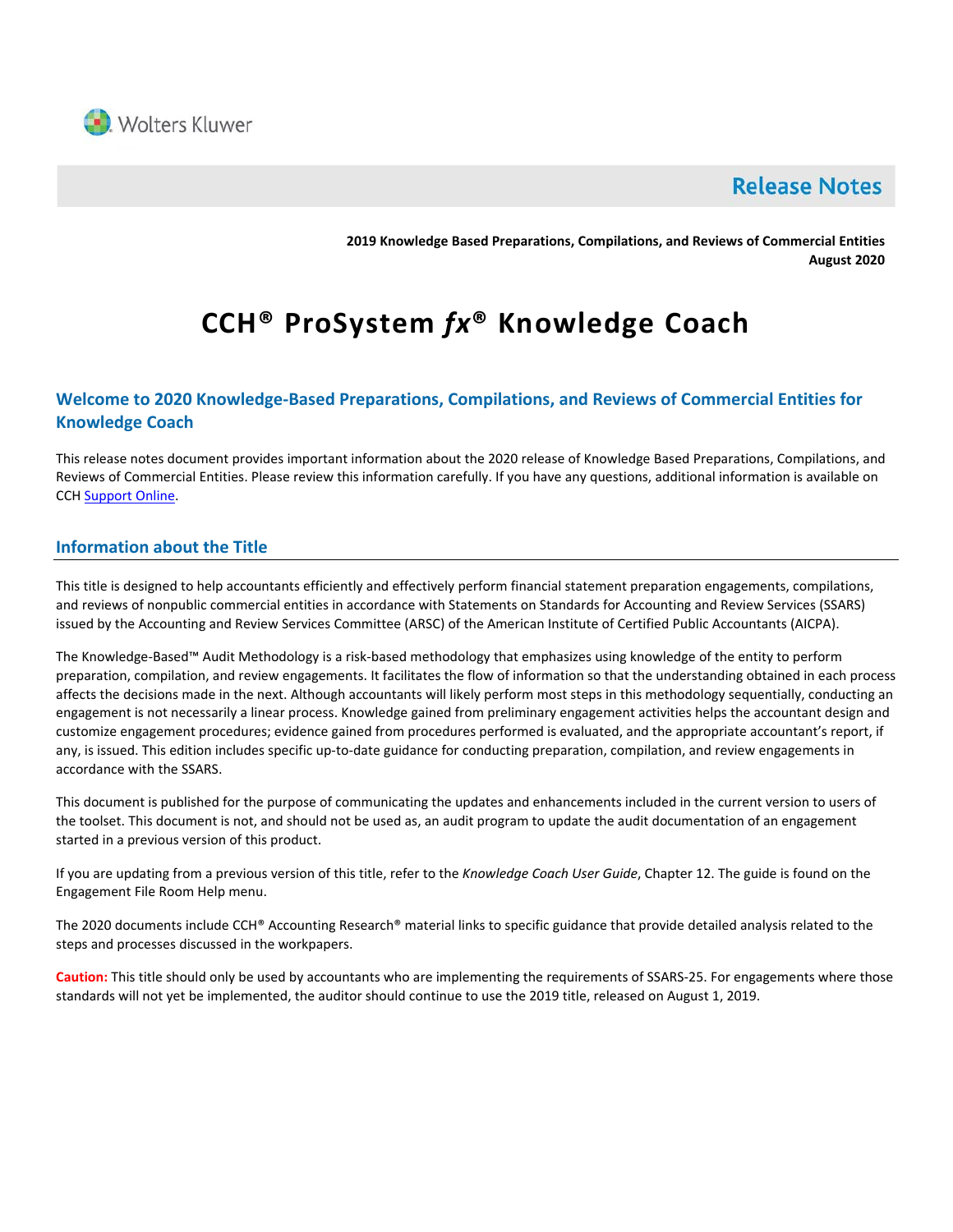# **New in this Release**

#### **CCH® ProSystem** *fx***® Engagement 2019 Compatibility**

This title can be installed on Engagement v2019 by first installing the Engagement v2019.2.6 update. The latest update can be downloaded via CCH Software Delivery Manager. This update allows you to use the 2020 content without installing Engagement v2020 until your firm plans to update.

#### **KBCR-901 Financial Statement Disclosure Checklist**

If you are not an early adopter, you still must install this title to obtain the updated KBCR-901 Financial Statement Disclosure Checklist. The disclosure checklist is an independent workpaper. It can be added to a binder without updating the other content for the new standards.

After installing, there are three options for inserting the updated disclosure checklist into a binder:

- Install the 2020 title, but do not release it. In the ADMIN module, assign the Insert Workpapers from Unreleased Titles right to a select group of staff members. Those staff members could then insert the updated checklist and delete the existing checklist from the binder. The new checklist will not include any of the prior responses; however, the user could refer back to the checklist in the prior year binder and copy/paste any relevant information.
- Staff members with the Insert Workpapers from Unreleased Titles right could use the Update Knowledge Coach Content feature to update to the 2020 checklist. To do this, first check in all workpapers except KBA-901 *Financial Statement Disclosures Checklists* to avoid accidentally updating other workpapers. Then, right-click on KBA-901 in the binder and select **Update Knowledge Coach Content** > **Update Selected Knowledge Coach Workpapers** to update only the disclosure checklist to the 2020 version. This option keeps responses from the prior year, other than the tailoring questions (table of contents). **If other forms are accidently updated, the updates cannot be undone.**
- Install the 2020 title, but do not release it. Have a staff member with the Insert Workpapers from Unreleased Titles right create a binder template with just the updated disclosure checklist. Other staff members can copy and paste the disclosure checklist from the template into the client engagement binders. The new checklist will not include any of the prior responses; however, the user could refer back to the checklist in the prior year binder and copy/paste any relevant information.

#### **2020 Edition of Knowledge-Based Preparations, Compilations, and Reviews of Commercial Entities**

This edition features numerous enhancements, including:

- Three new tailoring questions in REV-100 for the Review title
- New and modified procedure steps, practice points, and reports for the current accounting guidance noted above
- A new report, RPT-1033 Review Report: Adverse Conclusion Sales on Installment Method

[Click here](http://support.cch.com/updates/KnowledgeCoach/pdf/guides_tab/2020%20Commercial%20Entities%20PCR%20Title%20Overview%20for%20Knowledge%20Coach%20Users.pdf) for the 2020 Preparations, Compilations, and Reviews of Commercial Entities Title Overview for Knowledge Coach Users.

In addition, forms and practice aids throughout have been updated to include new examples and tips, and, where applicable, to take into account new literature, standards, and developments, reflected in the following current accounting guidance:

- Statement on Standards for Accounting and Review Services No. 25 (SSARS-25), Materiality in a Review of Financial Statements and Adverse Conclusions - 2020)
- AICPA Guide Preparation, Compilation and Review Engagements
- The revised AICPA Code of Professional Conduct (Code), including ET Section 1.295, Nonattest Services
- AICPA Statement on Quality Control Standards No. 8 (QC Section 10), A Firm's System of Quality Control (Redrafted)
- AICPA Audit Risk Alert Developments in Preparation, Compilation, and Review Engagements 2017/18
- FASB Accounting Standards Codification™ as of June 30, 2020, through Accounting Standards Update No. 2020-05